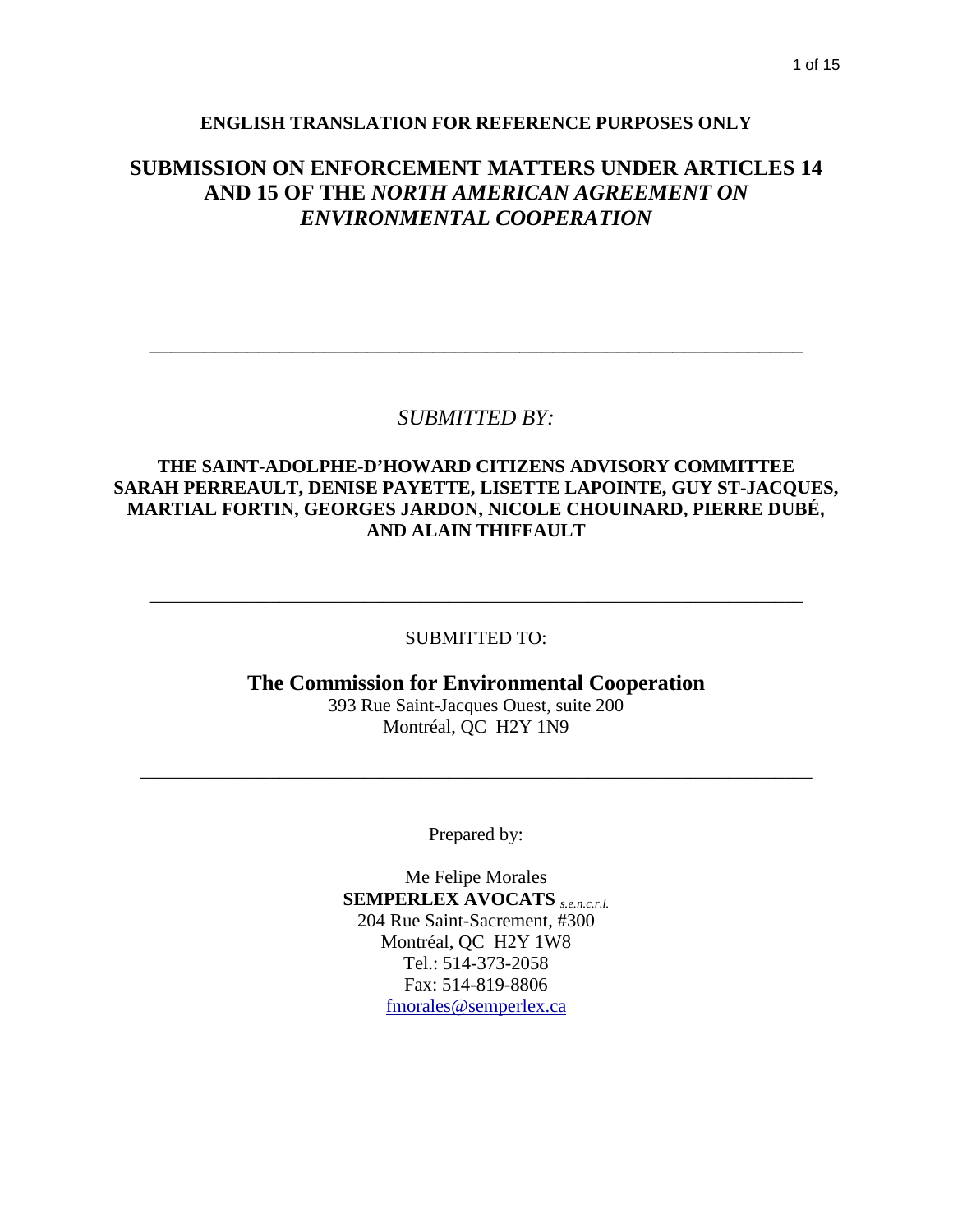#### Table of contents

- **I. Executive summary**
- **II. Background**
- **III. Applicability of Agreement to Québec**
- **IV. Failure to meet the general commitment to assess environmental impacts and provide for high levels of environmental protection**
- **V. Failure to provide private access to judicial remedies**
- **VI. Requirements under article 14 of the NAAEC**

### **I. Executive summary**

The purpose of this submission is to inform the Commission of various failures by Québec (to whom the commitments under the Agreement apply under Article 41 of the Agreement and under Québec law) to comply with various environmental laws when Crown Corporations, in particular Hydro-Québec (which holds a monopoly on transmitting electricity in Québec) apply for permits for hydroelectric projects. We will show herein how this Corporation, which is owned by the Québec government, is exempt from enforcement of the *Environment Quality Act* when carrying out a project to build an electricity transmission line. Moreover, said Corporation benefits from immunity from all prosecution, judicial review, or injunctions. The Committee and the citizens behind this submission will show that this exemption and immunity, combined with a legislative and regulatory framework that gives the government complete discretion over the level of environmental protection and of citizen input, constitutes a serious and obvious failure by Québec to fulfill its commitments under the Agreement.

## **II. Background**

 $\overline{a}$ 

The Committee is a civic citizen association made up of residents and vacationers from Saint-Adolphe-d'Howard, a municipality in the Laurentians region of Canada's province of Québec, (hereafter called the "**Municipality**"). The Municipality has 3658 residents and an average of 6500 vacation residents.

In or around February 20[1](#page-1-0)3, the Crown Corporation Hydro-Québec,<sup>1</sup> owned by the Québec government, announced its intention to build a 120 kV double circuit transmission line from the Grand-Brûlé substation to the Saint-Sauveur substation.<sup>[2](#page-1-1)</sup> This project involved clear-cutting a considerable number of trees in a forest ecosystem and recreational/tourism area, in particular within the Municipality's territory.

Under the law currently in place, Hydro-Québec must obtain various authorizations from the government and other organizations, in particular from the Régie de l'énergie<sup>[3](#page-1-2)</sup> and the Ministère

<sup>1</sup> *Hydro-Qu*é*bec Act*, <http://www.legisquebec.gouv.qc.ca/en/ShowDoc/cs/H-5>

<span id="page-1-1"></span><span id="page-1-0"></span><sup>&</sup>lt;sup>2</sup> See Annex 1: Project announcement and press release

<span id="page-1-2"></span><sup>3</sup> *Act Respecting the Régie de l'énergie*, <http://www.legisquebec.gouv.qc.ca/en/ShowDoc/cs/R-6.01>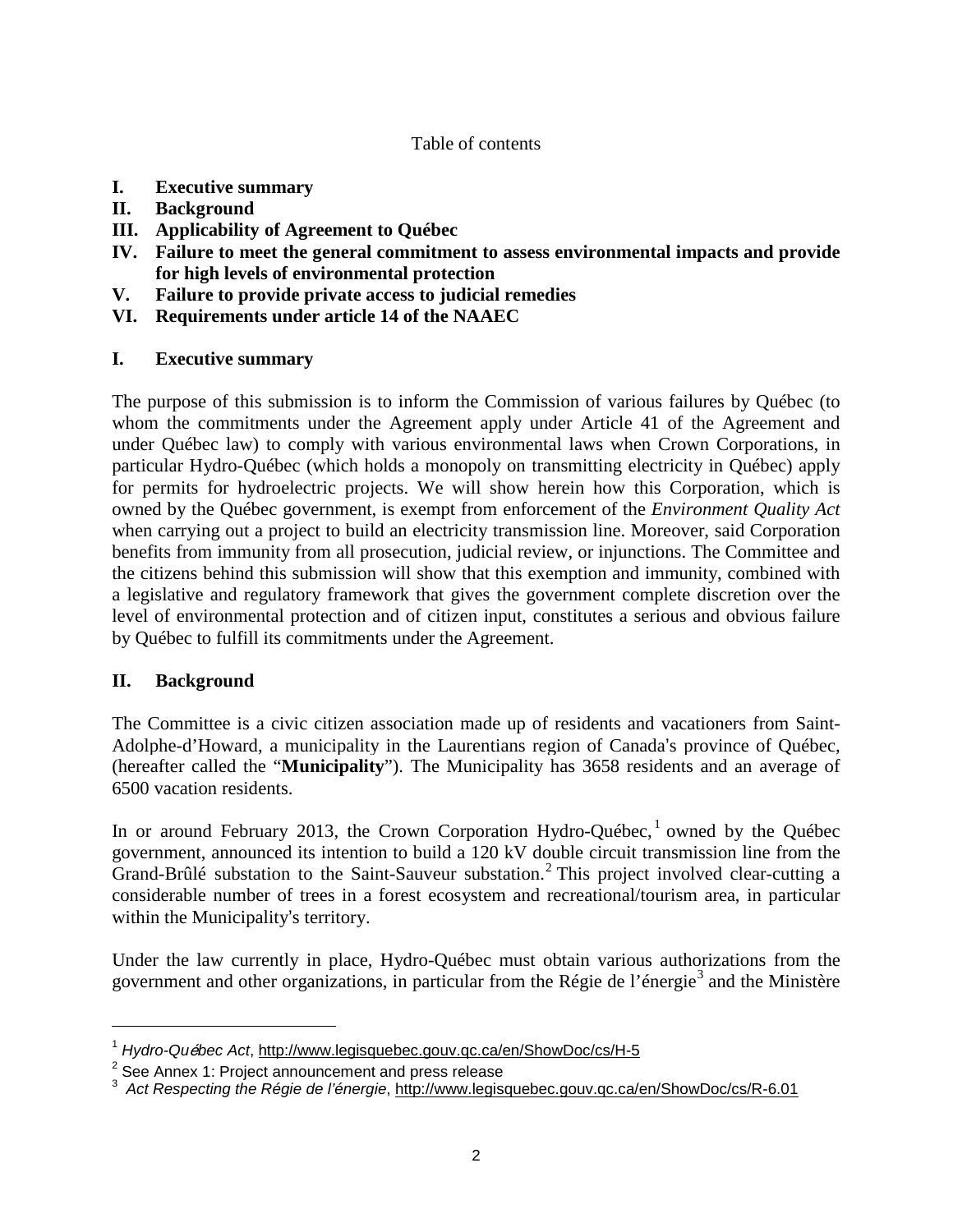de l'Environnement, for 120 kV double circuit transmission lines, [4](#page-2-0) along with certain authorizations from the ministère des Ressources naturelles and others. The Municipality appeared before the Régie de l'énergie<sup>[5](#page-2-1)</sup> to contest the route chosen by Hydro-Québec according to various studies and criteria. It should be noted that for Hydro-Québec, the criteria of profitability prevails under the principle, established in the 1960s, according to which Quebecers must pay the lowest possible cost for their electricity. Moreover, the Régie de l'énergie has no jurisdiction or mandate to examine environmental impact issues. Environmental monitoring and protection falls under the purview of the ministry of sustainable development, the environment, and the fight against climate change (*Ministère du Développement durable, de l'Environnement et de la Lutte contre les changements climatiques*, hereafter, the "**MDDELCC**").

Following a decision on the selected route, the MDDLECC must review each project and issue, where necessary, an authorization certificate (hereafter, "AC").<sup>[6](#page-2-2)</sup> This review consists of an examination conducted by a regional-level civil servant.<sup>[7](#page-2-3)</sup> In compliance with this procedure, Hydro-Québec filed an AC request on 7 March 2017.

In August 2017, the Municipality filed a document with the MDDELCC proposing various measures to mitigate the impacts of Hydro-Québec's project on the sensitive landscapes and ecosystems of Saint-Adolphe. In particular, the Municipality proposed that the high-voltage line be run underground over a distance of 10 kilometers. The MDDELCC granted Hydro-Québec an AC on 25 August 2017. Neither the Municipality, the Committee, nor any other citizen-led organization was consulted prior to the AC's issuance.

The Municipality learned of the AC's issuance on 2[8](#page-2-4) August  $2017<sup>8</sup>$  in a letter from the MDELCC [sic] rejecting the Municipality's proposals. Later, on or around 13 November 2017, when it learned that Hydro-Québec planned to bury an 18-kilometer section of a project that crossed the Canada-US border, the Municipality filed an application for judicial review and an injunction to stop the project.<sup>[9](#page-2-5)</sup>

On 15 January 2018, Justice Christine Baudouin<sup>[10](#page-2-6)</sup> rejected the injunction in the application, basing her decision on criteria that generally apply to any request for judicial review of environmental matters in Québec: it is now required to demonstrate, with supporting evidence,

<span id="page-2-0"></span><sup>4</sup> Under the *Environment Quality Act* and its regulations, public hearings must be held with the government's office of public hearings on the environment (*Bureau d'audiences publiques sur*

*l'environnement*—BAPE) for any transmission line of 350 kV or more.

<span id="page-2-2"></span><span id="page-2-1"></span> $^5$  Decision by the Régie de l'énergie, File D-2016-130 (R-3960-2016) dated 31 August 2016 [http://publicsde.regie-energie.qc.ca/projets/354/DocPrj/R-3960-2016-A-0032-Dec-Dec-2016\\_08\\_31.pdf](http://publicsde.regie-energie.qc.ca/projets/354/DocPrj/R-3960-2016-A-0032-Dec-Dec-2016_08_31.pdf) <sup>6</sup> Authorization certificates are provided for under the *Environment Quality Act*, LRQ c. Q-2 [http://www.legisquebec.gouv.qc.ca/en/ShowDoc/cs/Q-2.](http://www.legisquebec.gouv.qc.ca/en/ShowDoc/cs/Q-2)

<span id="page-2-3"></span><sup>7</sup> See *Act Respecting The Minist*è*re Du D*é*veloppement Durable, De L*'*environnement Et Des Parcs* [www.legisquebec.gouv.qc.ca/en/ShowDoc/cs/M-30.001.](http://www.legisquebec.gouv.qc.ca/en/ShowDoc/cs/M-30.001)

<span id="page-2-4"></span><sup>&</sup>lt;sup>8</sup> See letter from MDELCC [sic] to the Municipality dated 28 August 2017 in Annex 2.

<span id="page-2-6"></span><span id="page-2-5"></span><sup>&</sup>lt;sup>9</sup> See claim 500-17-101387-176 in Annex 3.<br><sup>10</sup> See decision in Annex 4.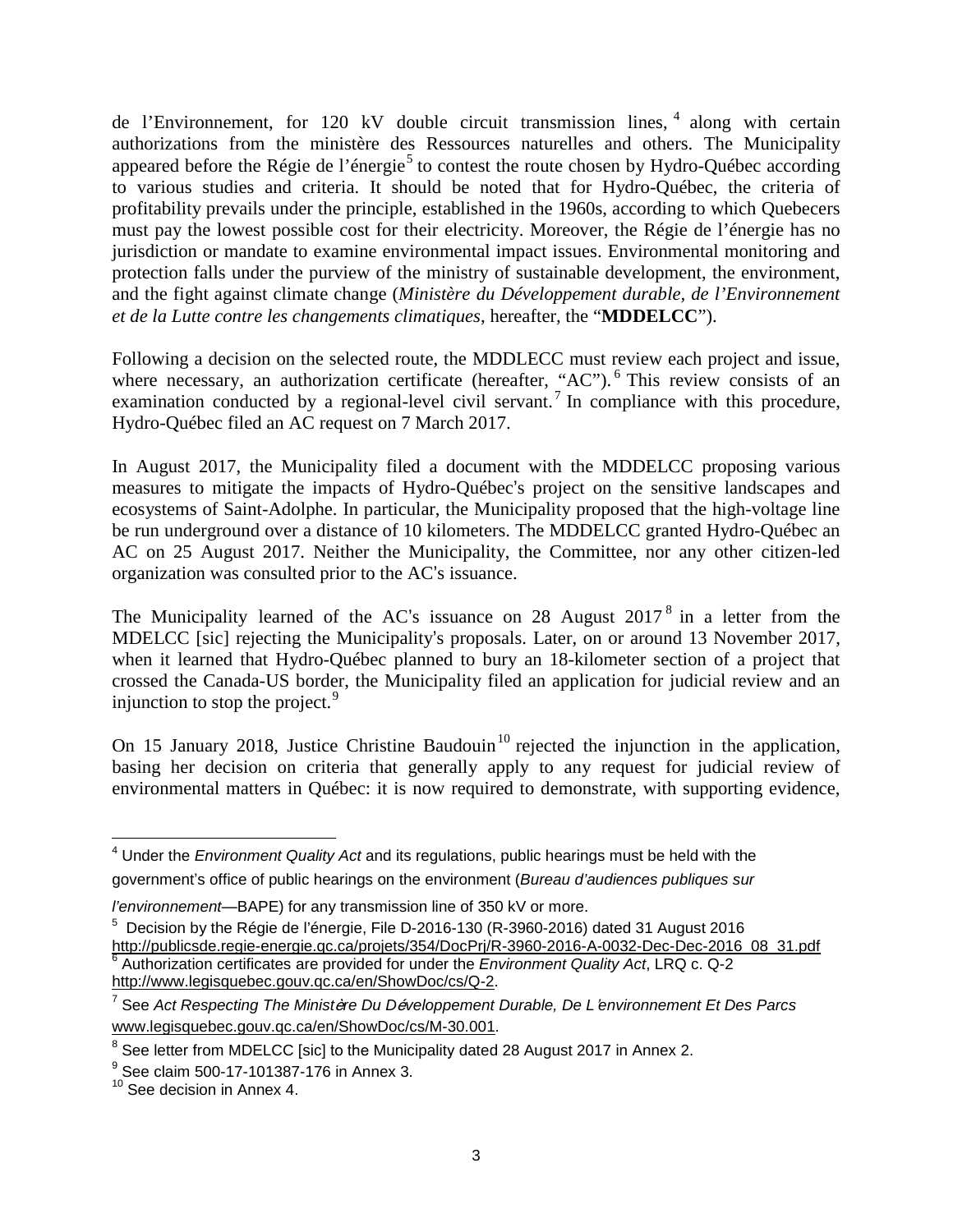that the MDDELCC has violated a law in issuing an AC. It was also necessary to prove irreparable harm. The Municipality thus abandoned its application.<sup>[11](#page-3-0)</sup>

Subsequent to the Municipality's discontinuance, Hydro-Québec began deforesting to prepare for the erection of pylons and transmission lines over forests, fields, lakeshores, wetlands, panoramic views, and recreational trails. The Citizens consider that neither the MDDELCC nor the Québec courts truly used its powers or fulfilled its obligations under the *Environment Quality Act,* hence this submission filed with the Commission.

### **III. Applicability to Québec of the commitments under the Agreement**

Article 41 of the Agreement states that Annex 41 applies to the Parties mentioned in that Annex. Paragraph 1 of Annex 41 states that:

On the date of signature of this Agreement, or of the exchange of written notifications under Article 47, Canada shall set out in a declaration a list of any provinces for which Canada is to be bound in respect of matters within their jurisdiction. The declaration shall be effective on delivery to the other Parties, and shall carry no implication as to the internal distribution of powers within Canada. Canada shall notify the other Parties six months in advance of any modification to its declaration.

Québec passed the *Act respecting the implementation of international trade agreements*, LRQ c M-35.2, sections 2 and 8 of which make the Agreement applicable in Québec and even allow the Commission to implement a panel determination under Article 36 with the same effects as a Superior Court judgement.

It goes without saying that Québec, as a province of Canada, and through its own legislation cited above, is bound by the commitments of the Agreement and that any failures to meet these commitments are subject to the remedies and investigations set out in the Agreement.

As part of the constitutional distribution of powers, environmental matters concerning forests, wildlife, and plants located within a province's territory fall within the exclusive jurisdiction of the provinces, in this case, Québec.

For these reasons, the Commission can and must consider failures to meet commitments stated in the Agreement made by a province of Canada set out in the list. Québec is included on this list through its own legislation passed by its own legislature and enacted by its executive. We will now describe the failures observed by the citizen members of the Committee that have taken place in Québec.

<span id="page-3-0"></span><sup>&</sup>lt;sup>11</sup> See Notice of Discontinuance, Annex 5.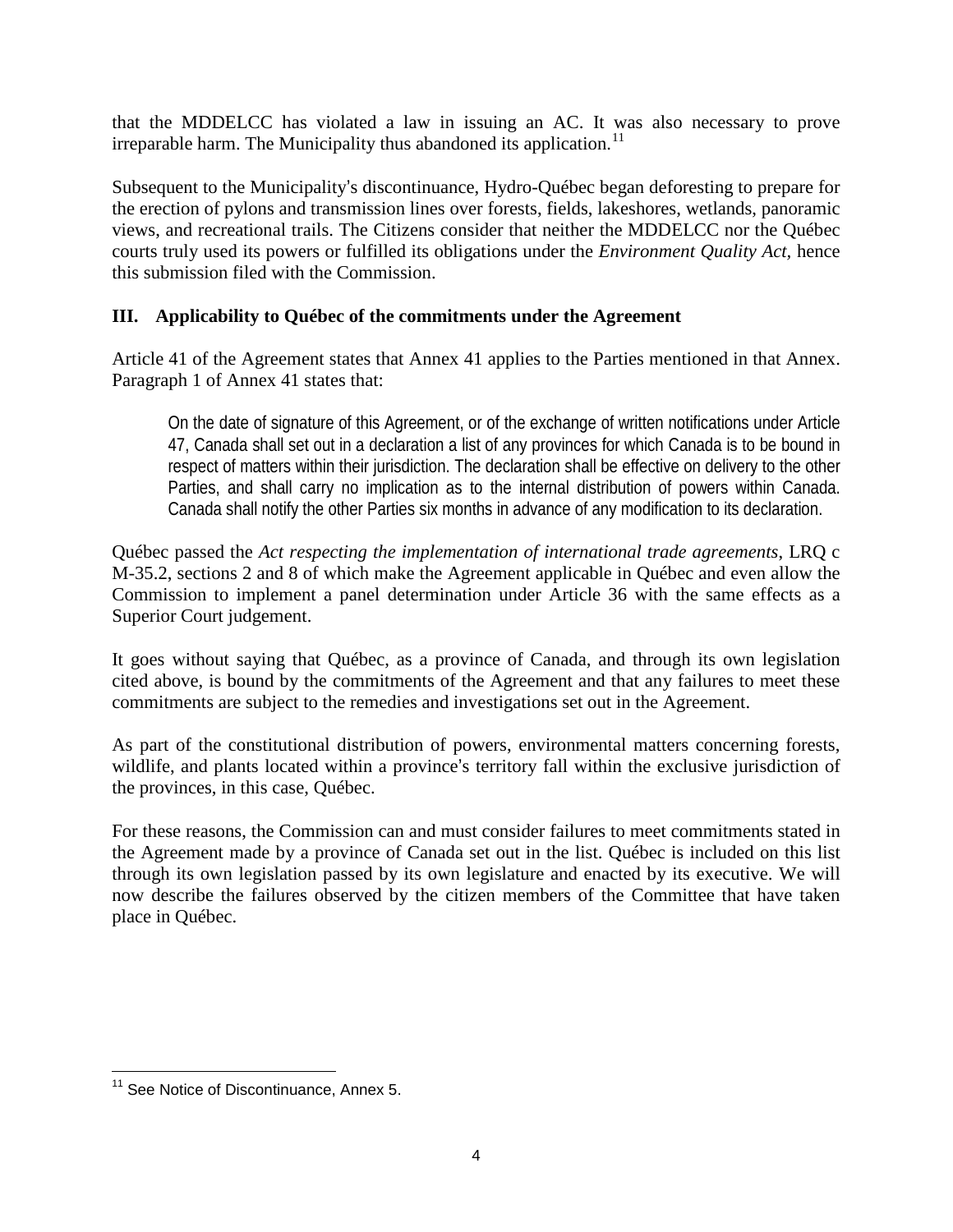#### **IV. Failure to meet the general commitment to assess environmental impacts and provide for high levels of environmental protection**

It is submitted that the citizens have suffered harm through the clear-cutting of a significant number of trees to clear a path for the pylons, through the construction of temporary forest roads to access the sites, and through the erection of metal pylons and high-voltage lines that will soon be electrified and emit electromagnetic radiation.

Québec has passed a number of laws that state commendable principles of environmental protection. Under the *Environment Quality Act*, any work that may be carried out in a wetland, where a contaminant could be released into the soil or the water, must first receive an Authorization Certificate. The Act gives the Minister almost complete discretion regarding the criteria to consider when issuing such a certificate.<sup>[12](#page-4-0)</sup> Moreover, municipal and supramunicipal environmental management tools such as interim supervisory regulations put in place by RCMs cannot be applied to Hydro-Québec projects. $13$ 

Under the *EQA*, some projects can be subject to hearings before Québec's public hearings board on environmental matters (*Bureau d'audiences publiques sur l'environnement*—BAPE). However, hearings are imposed on only a very limited number of activities. The government may also, upon recommendation from the Minister, submit projects to hearings.<sup>[14](#page-4-2)</sup>

This means that even if Québec nominally has provisions that appear to protect the environment, the Committee members note that they are opaque, arbitrary, and ineffective when it comes to Hydro-Québec's proposed high-voltage line. In just five months, a regional director assessed and green-lighted this project that involves cutting hundreds of square kilometres of trees, the erection of metal structures and high-voltage wires over pristine environments. She ruled that the project posed no risk to any ecosystem or plant or wildlife species, nor any risk of exposing the public to electrical and magnetic fields.

Hence, when a project does not fall within the criteria set out in the *EQA* and is therefore not subject to review by the BAPE or to the requirement to carry out an impact study with public consultations, the decision as to its admissibility falls to a regional official. This official, in assessing the project, is under no obligation to consult with the people or municipalities affected by the environmental impacts of said project.

Moreover, Québec has also passed a *Sustainable Development Act*. [15](#page-4-3) This act reads as follows:

1. The object of this Act is to establish a new management framework within the Administration to ensure that powers and responsibilities are exercised in the pursuit of sustainable development.

<span id="page-4-0"></span><sup>&</sup>lt;sup>12</sup> EQA, sections 22 et 23. See note 6 above.<br><sup>13</sup> See legal opinion, Annex 6.

<span id="page-4-3"></span><span id="page-4-2"></span><span id="page-4-1"></span><sup>14</sup> Id sections 31.1 and 31.1.1.<br><sup>14</sup> Id sections 31.1 and 31.1.1.<br><sup>15</sup> LRQ c. D-8.1.1 [http://legisquebec.gouv.qc.ca/fr/ShowDoc/cs/D-8.1.1.](http://legisquebec.gouv.qc.ca/fr/ShowDoc/cs/D-8.1.1)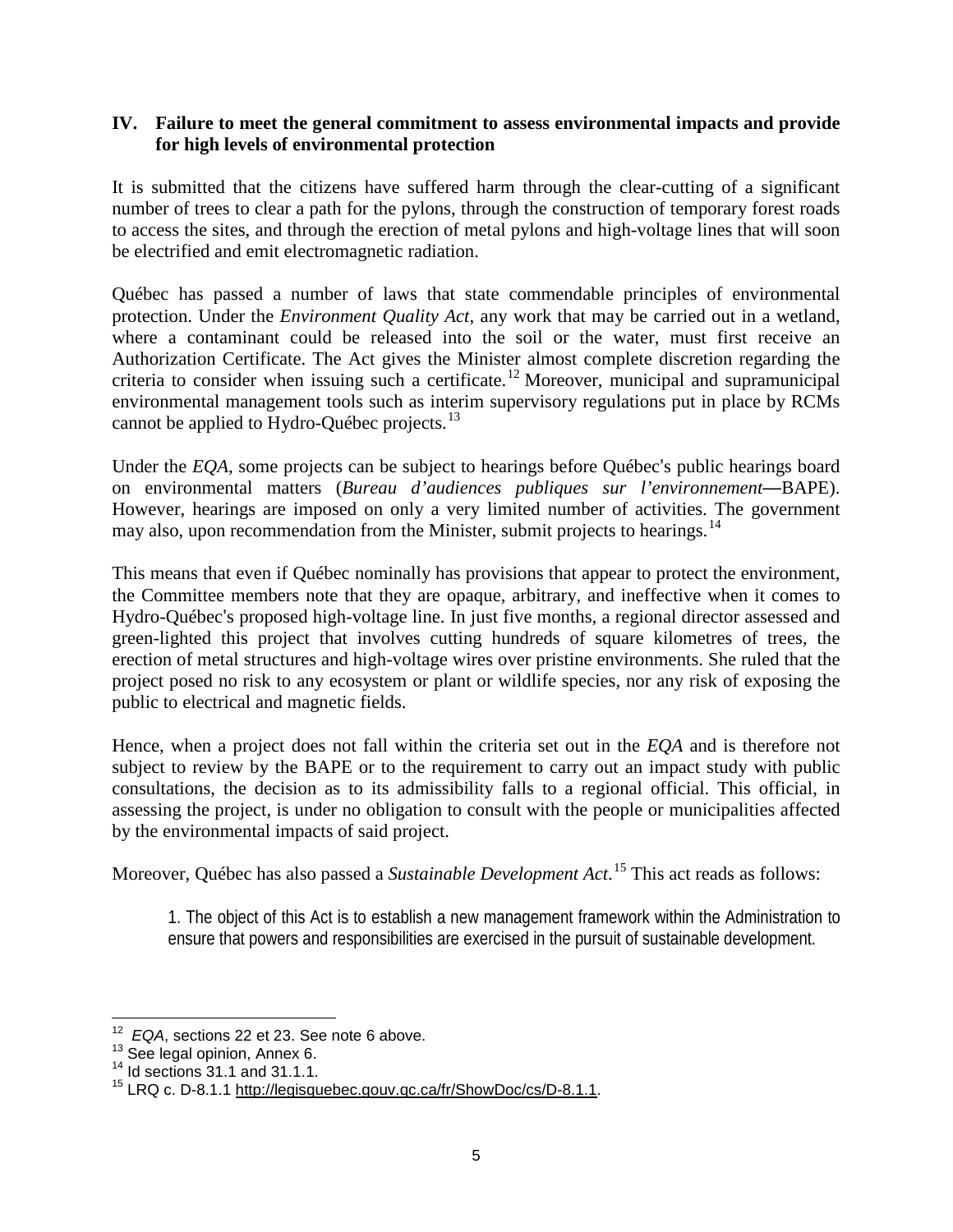The measures introduced by this Act are intended, more specifically, to bring about the necessary change within society with respect to non-viable development methods by further integrating the pursuit of sustainable development into the policies, programs and actions of the Administration, at all levels and in all areas of intervention. They are designed to ensure that government actions in the area of sustainable development are coherent and to enhance the accountability of the Administration in that area, in particular through the controls exercised by the Sustainable Development Commissioner under the Auditor General Act (chapter V‐ 5.01).

5. The implementation of sustainable development within the Administration is to be based on the sustainable development strategy adopted by the Government and is to be carried out in a manner consistent with the principles stated in the strategy and those established by this division.

2006, c. 3, s. 5.

6. In order to better integrate the pursuit of sustainable development into its areas of intervention, the Administration is to take the following set of principles into account when framing its actions:

(*a*) "*Health and quality of life*": People, human health and improved quality of life are at the centre of sustainable development concerns. People are entitled to a healthy and productive life in harmony with nature;

(*b*) "*Social equity and solidarity*": Development must be undertaken in a spirit of intra- and intergenerational equity and social ethics and solidarity;

(*c*) "*Environmental protection*": To achieve sustainable development, environmental protection must constitute an integral part of the development process;

(*d*) "*Economic efficiency*": The economy of Québec and its regions must be effective, geared toward innovation and economic prosperity that is conducive to social progress and respectful of the environment;

(*e*) "*Participation and commitment*": The participation and commitment of citizens and citizens' groups are needed to define a concerted vision of development and to ensure its environmental, social and economic sustainability;

(*f*) "*Access to knowledge*": Measures favourable to education, access to information and research must be encouraged in order to stimulate innovation, raise awareness and ensure effective participation of the public in the implementation of sustainable development;

(*g*) "*Subsidiarity*": Powers and responsibilities must be delegated to the appropriate level of authority. Decision-making centres should be adequately distributed and as close as possible to the citizens and communities concerned;

(*h*) "*Inter-governmental partnership and cooperation*": Governments must collaborate to ensure that development is sustainable from an environmental, social and economic standpoint. The external impact of actions in a given territory must be taken into consideration;

(*i*) "*Prevention*": In the presence of a known risk, preventive, mitigating and corrective actions must be taken, with priority given to actions at the source;

(*j*) "*Precaution*": When there are threats of serious or irreversible damage, lack of full scientific certainty must not be used as a reason for postponing the adoption of effective measures to prevent environmental degradation;

(*k*) "*Protection of cultural heritage*": The cultural heritage, made up of property, sites, landscapes, traditions and knowledge, reflects the identity of a society. It passes on the values of a society from generation to generation, and the preservation of this heritage fosters the sustainability of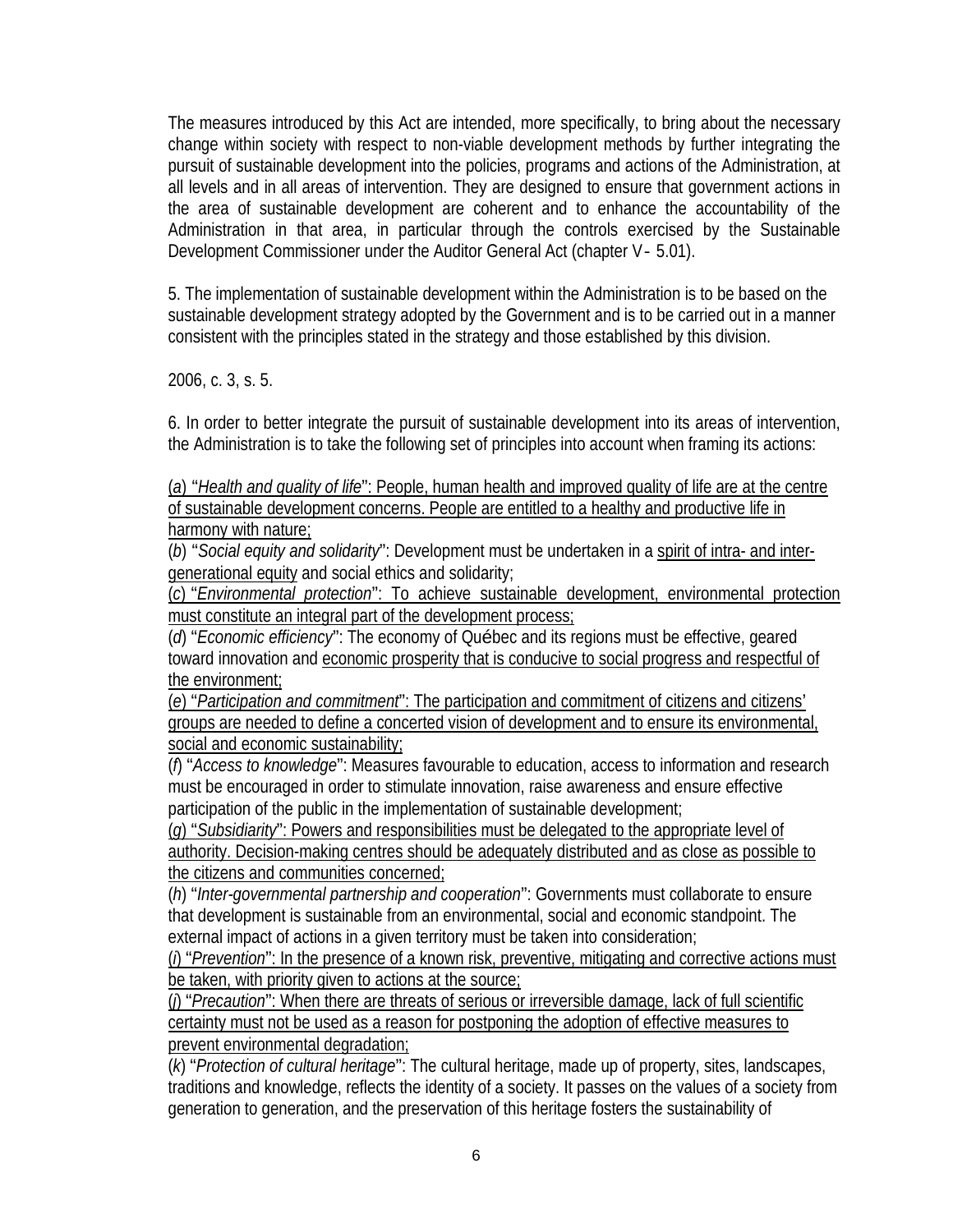development. Cultural heritage components must be identified, protected and enhanced, taking their intrinsic rarity and fragility into account;

(*l*) "*Biodiversity preservation*": Biological diversity offers incalculable advantages and must be preserved for the benefit of present and future generations. The protection of species, ecosystems and the natural processes that maintain life is essential if quality of human life is to be maintained; (*m*) "*Respect for ecosystem support capacity*": Human activities must be respectful of the support capacity of ecosystems and ensure the perenniality of ecosystems;

(*n*) "*Responsible production and consumption*": Production and consumption patterns must be changed in order to make production and consumption more viable and more socially and environmentally responsible, in particular through an ecoefficient approach that avoids waste and optimizes the use of resources;

(*o*) "*Polluter pays*": Those who generate pollution or whose actions otherwise degrade the environment must bear their share of the cost of measures to prevent, reduce, control and mitigate environmental damage;

(*p*) "*Internalization of costs*": The value of goods and services must reflect all the costs they generate for society during their whole life cycle, from their design to their final consumption and their disposal.

8. **The Minister of Sustainable Development, Environment and Parks, in collaboration with the other ministers concerned, is to ensure that the strategy is developed in a way that reflects the range of concerns of citizens and communities and all living conditions in Québec, so that the differences between the rural and urban areas and the situation of Native communities are taken into account.**

**In collaboration with the other ministers concerned, the Minister may take any measure to consult the public and bring the public to take part in the development of any project or any review of the strategy, in order to promote discussion and enrich the content of the strategy, make it known and promote its implementation.**

In addition, the strategy and any review of the strategy must be submitted to public consultation in the form of parliamentary committee hearings. (Our emphases)

Under this legislative provision, the Administration, and in particular the MDDELCC, must take these objectives of sustainable development, consultation, and public participation in projects into consideration.

The commendable principles enshrined in this Act are merely pious aspiration that cannot be practically applied by citizens or local administrations. Indeed, as noted above, the regulations of the *Environment Quality Act* grant the government the exclusive right to determine which projects are subject to environmental impact assessments.[16](#page-6-0)

The regulation adopted under the *Environment Quality Act* sets out that an environmental impact assessment is required only for proposed lines with a voltage of 315 kV or more, over a distance

<span id="page-6-0"></span><sup>16</sup> *EQA* sections 22, 31.1, and 31.1.1 Regulation respecting the environmental impact assessment and review of certain projects RRQ c.Q-2, r.23.1, sec.2 The regulation can be found at [http://www.legisquebec.gouv.qc.ca/en/ShowDoc/cr/Q-2,%20r.%2023.1.](http://www.legisquebec.gouv.qc.ca/en/ShowDoc/cr/Q-2,%20r.%2023.1)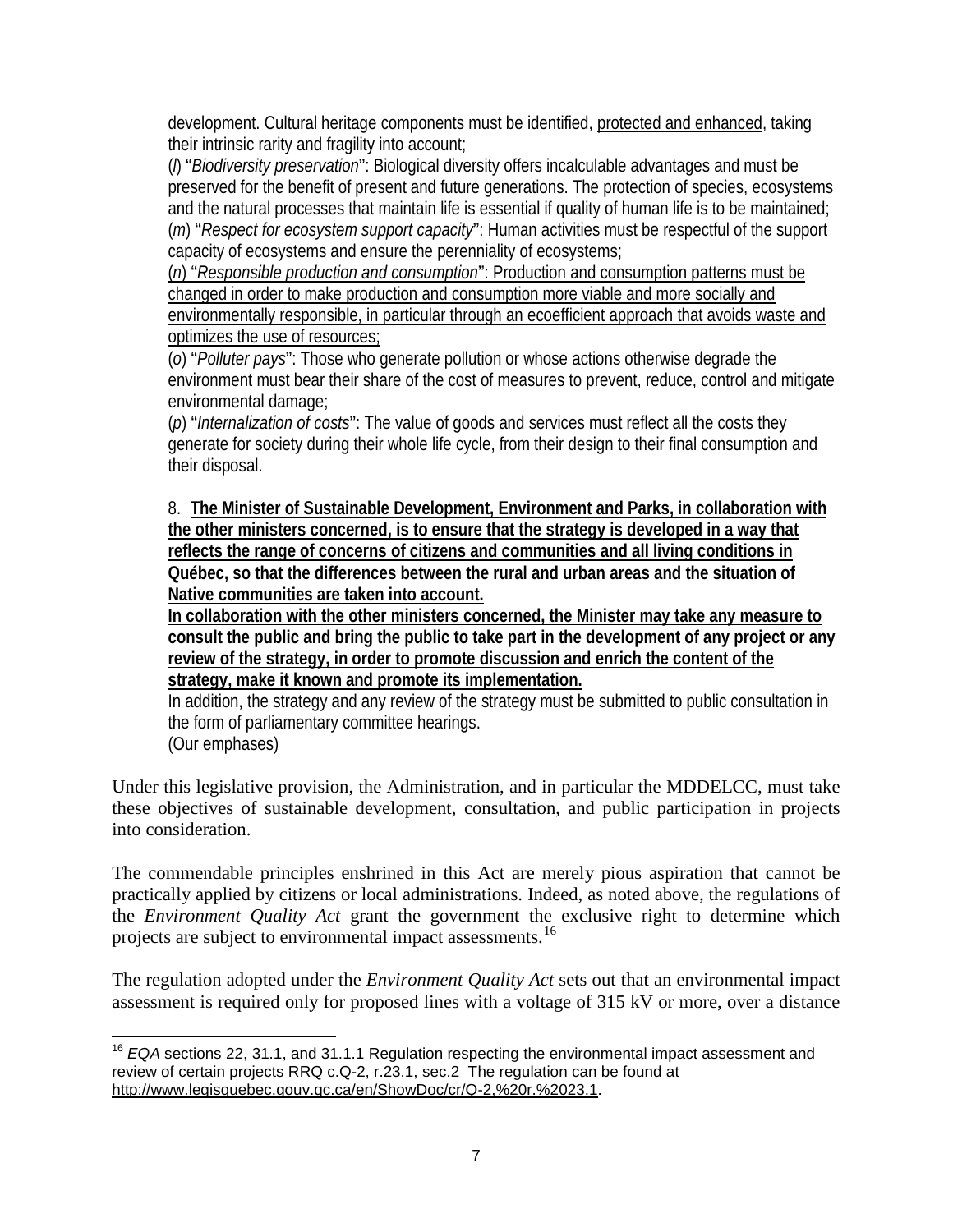of 2 kilometers or more. The government publishes no information stating that lines under 315 kV have less impact on the environment.

The Committee notes that when the government must rule on the environmental admissibility of a proposal from a commercial company it controls – in this case Hydro-Québec – none of the fine principles enshrined in the law can be accessed by citizens. People are thus forced to accept the government's sole and exclusive interpretation of what constitutes a danger to the environment, as well as the level to which they may participate in projects affecting their heritage and lives. It also appears that the government has conferred upon its agent, Hydro-Québec, the absolute power to decide what level of environmental protection it must demonstrate.

Though the Municipality proposed mitigation measures to lessen the impact of the high-voltage line's construction in good faith, in particular the burial of a short 10-kilometer section of a 42.5 kilometer line, the government dismissed and ignored this proposal.

While the Municipality presented its proposal to bury the line over 10 kilometers in order to protect the environment, its recreation and tourism capital, and the landscape heritage for the citizens of today and those of the future, neither Hydro-Québec nor the government took it into consideration.<sup>[17](#page-7-0)</sup> Yet for another electricity export project, Hydro-Québec did agree to bury lines that cross the border with the  $US.<sup>18</sup>$  $US.<sup>18</sup>$  $US.<sup>18</sup>$ 

The government's absolute discretion, granted by the Québec legislature, allowing it to unilaterally and without consultation determine which projects undergo environmental impact assessments makes the Parties' commitment under article 2.1.5 of the Agreement to carry out environment impact assessments illusory. The government alone determines which projects under go impact assessments.

When the company carrying out the project is owned by the government, as in this case with Hydro-Québec, <sup>[19](#page-7-2)</sup> there is a true conflict of interest. On one hand the MDDELCC has a mandate to monitor the environment. On the other hand, the government to which this ministry belongs benefits from Hydro-Québec projects, in particular through profits from electricity sales, including exports to the US.

The Committee therefore hereby submits to the Commission that Québec has failed to meet its commitment under article 3 of the Agreement, namely to ensure that its laws and regulations provide for high levels of environmental protection. Québec must improve its own laws and regulations as a result.

Legislative and legal instruments grant near-absolute power to the Québec government, which is both judge of and party to the environmental regulations applicable to Hydro-Québec's

<span id="page-7-0"></span> $17$  See letter dated 28 August 2017, cited above, in Annex 2.<br> $18$  See Radio-Canada article dated 20 November 2017 in Annex 7.

<span id="page-7-1"></span>

<span id="page-7-2"></span> $19$  The Québec government holds nearly all of Hydro-Québec's capital and appoints the company's board of directors and executives. See Act cited above in note 1.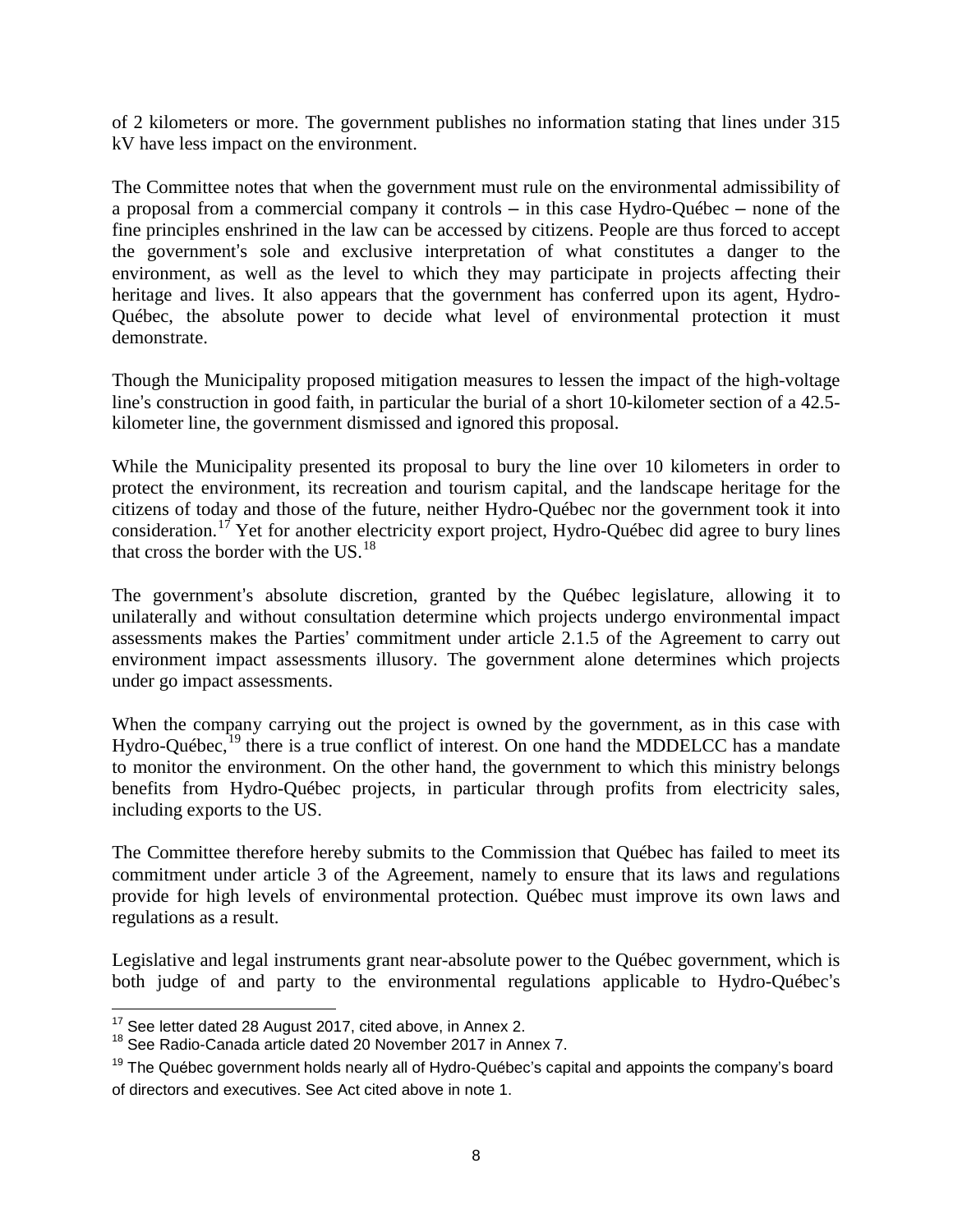megaprojects. Québec has eroded the right of the Committee – citizens and residents of the Municipality – to protect their environment, recreation and tourism economy, and heritage. It has failed to include in the authorization certificate issued to Hydro-Québec the mitigation measures required to protect a sensitive (and hitherto relatively untouched) environment, its ecosystems, and many streams and lakes. The certificate includes no obligation of means: only the general commitment to protect the environment follows. In case of failure(s) to meet this commitment, the penalties imposed on Hydro-Québec by the ministry of the environment are administrative in nature and prioritize the continuation of activities.

The ministry of the environment is encouraging Hydro-Québec to put in place measures that will allow it to comply with its authorization certificate and not move toward suspending the certificate, **notwithstanding the fact that environmentally harmful processes were clearly identified by the ministry in July and August 2018 concerning the Hydro-Québec worksite for the line in Saint-Adolphe-d'Howard**. [20](#page-8-0)

The Québec government has contributed to ruining the once majestic panorama of the Laurentian mountains and to exposing citizens to electromagnetic radiation. Neither the certificates nor any government communication addresses these issues, the government having granted Hydro-Québec the exclusive power to determine which level of environmental protection it wishes to apply.

The Committee submits that Québec has failed to meet its general commitment under article 2.1.5 of the Agreement to assess environmental impacts, in particular by arbitrarily establishing 315 kV as the threshold for requiring impact assessments. Moreover, the Committee submits that Québec has failed to meet its commitment to ensure its citizens enjoy high levels of environmental protection, since other North American jurisdictions have higher levels of transparency and public participation.

In its court case, the Committee also raised the issue that the processes of logging and building electricity transmission infrastructure could harm the summer habitat of the monarch butterfly (*Danaus Plexippus*). [21](#page-8-1) Hydro-Québec and the MDDELCC replied that this species, which is protected everywhere else in North America, is not protected in Québec.<sup>[22](#page-8-2)</sup>

The Committee adds that Québec has failed in its commitment to improve its environmental laws and regulations by continuing to exclude the monarch butterfly from its list of threatened species, while neighbouring Ontario, which has identical habitat and conditions, does protect it. Indeed, many Québec municipalities protect the monarch on their territories.

## **V. Failure to provide private access to judicial remedies**

<span id="page-8-0"></span> $20$  A citizen of Saint-Adolphe filed a complaint against Hydro-Québec on 6 July 2018. The municipality of Saint-Adolphe intervened with Hydro-Québec and the ministry to demand the installation of sediment barriers and other retention measures.

<span id="page-8-1"></span> $21$  See request above, Annex 3 paragraphs 52 to 58.

<span id="page-8-2"></span> $22$  See judgment above, Annex 4 paragraphs 45 to 49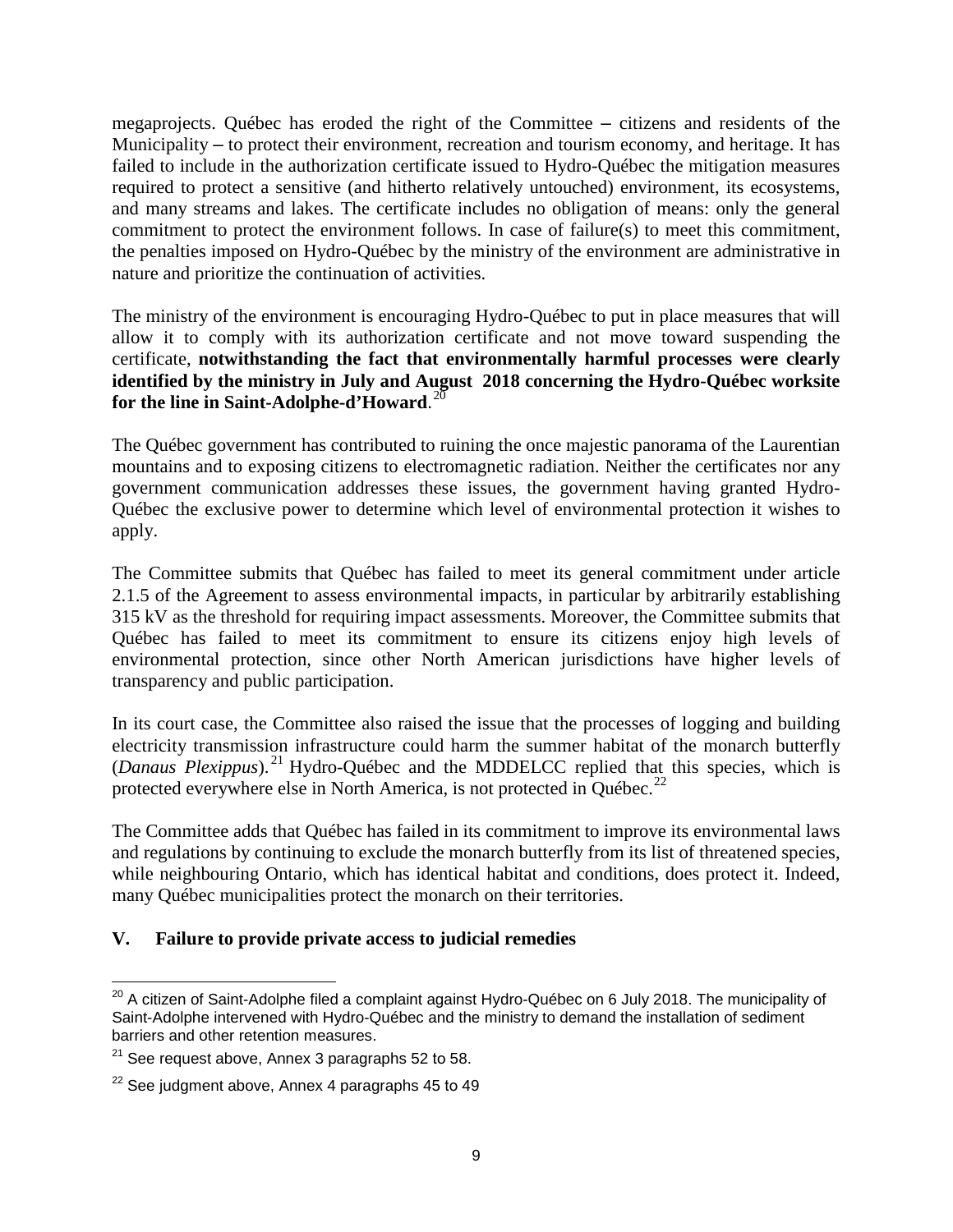The Committee submits that it suffered harm in that it was denied access to both administrative and judicial remedies and that the decision to build the high-voltage line on these majestic landscapes precluded the possibility of citizen involvement or of legal recourse to monitor compliance with the environmental rights stated in various Québec laws.

Québec broke its commitments under Articles 6.2, 6.3.3, and 6.3.4 of the Agreement by denying any private party the right to sue Hydro-Québec.

It should be recalled that the right to appeal to the courts is enshrined in the Canadian Constitution and the fundamental laws of Canada and of Québec. In Québec, the legislative provision that codifies this right is article 529 of the Code of Civil Procedure.<sup>[23](#page-9-0)</sup>

Indeed, section 17 of the *Hydro-Québec Act* [24](#page-9-1) grants this government-owned corporation absolute immunity (known under Canadian and Québec law as a "privative clause") from injunctions or application for judicial review.

This section reads as follows:

17. The members of the board of directors cannot be sued by reason of official acts done in good faith in the exercise of their functions.

No application for judicial review under the Code of Civil Procedure (chapter C-25.01) may be exercised and no injunction may be granted against the Company or the members of its board of directors acting in their official capacity.

In the background section, the Committee described how the Municipality submitted an application for judicial review against the MDDELCC and Hydro-Québec to review the decision granting an AC to the latter and issue an injunction against the project. At the preliminary stage of presenting this injunction, Justice Baudouin noted that, indeed, Hydro-Québec could not be subject to any injunction or application for judicial review.<sup>[25](#page-9-2)</sup> It is important to note that the injunction application was not addressed solely to Hydro-Québec but also to the company providing the logging and excavation services, which was not a subsidiary or branch of the Crown Corporation. The judge deemed that the Crown Corporation's immunity extended to all aspects of the project.

This decision followed several other earlier decisions<sup>[26](#page-9-3)</sup> to the effect that when it builds a transmission or any other line, Hydro-Québec is indeed protected from any citizen challenge.

The Committee submits that this immunity breaches Québec's commitments under the Agreement. The Agreement's provisions are as follows:

<span id="page-9-0"></span><sup>&</sup>lt;sup>23</sup> Code of Civil Procedure, LRQ c. C-25.1 see [http://www.legisquebec.gouv.qc.ca/en/ShowDoc/cs/c-25.1.](http://www.legisquebec.gouv.qc.ca/en/ShowDoc/cs/c-25.1)<br><sup>24</sup> See note 1 above, section 17 paragraph 2.

<span id="page-9-1"></span>

<span id="page-9-2"></span> $25$  See note 10 above, Annex 4 decision paragraph 64.

<span id="page-9-3"></span><sup>&</sup>lt;sup>26</sup> Arbour v. Québec 2016 QCCS 5119 and Hydro-Québec v. Bossé 2014 QCCA 323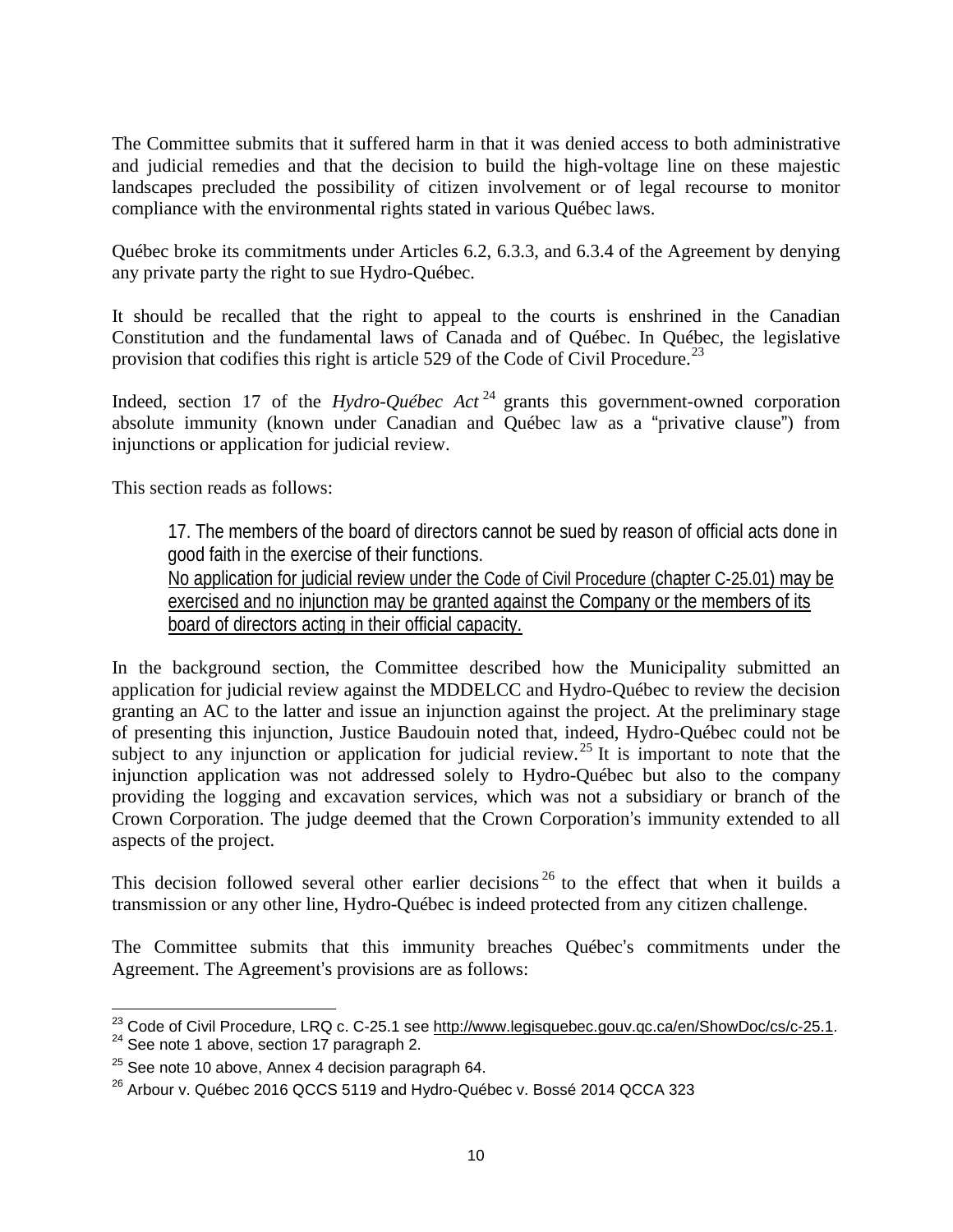Article 6: Private Access to Remedies

1. Each Party shall ensure that interested persons may request the Party's competent authorities to investigate alleged violations of its environmental laws and regulations and shall give such requests due consideration in accordance with law.

2. Each Party shall ensure that persons with a legally recognized interest under its law in a particular matter have appropriate access to administrative, quasi-judicial or judicial proceedings for the enforcement of the Party's environmental laws and regulations.

3. Private access to remedies shall include rights, in accordance with the Party's law, such as:

(a) to sue another person under that Party's jurisdiction for damages;

(b) to seek sanctions or remedies such as monetary penalties, emergency closures or orders to mitigate the consequences of violations of its environmental laws and regulations;

(c) to request the competent authorities to take appropriate action to enforce that Party's environmental laws and regulations in order to protect the environment or to avoid environmental harm; or

**(d) to seek injunctions where a person suffers, or may suffer, loss, damage or injury as a result of conduct by another person under that Party's jurisdiction contrary to that Party's environmental laws and regulations or from tortious conduct.**

(our emphases)

The Agreement is formal, unequivocal, and unambiguous. The Parties (and as we have already shown, Québec is equivalent to a party) must ensure that interested persons have the right to recourse, either to governmental administrative authorities or to take legal action before the courts.

Moreover, it is specified that private parties must have the right to seek injunctions if they suffer loss or damage. The citizens who make up the Committee and live within the Municipality's territory have the rights that the environmental laws cited above declare to protect. As we have shown previously, they attempted to agree on measures with Hydro-Québec, which the latter ignored. By way of the Municipality, they tried to make their environmental concerns heard through an administrative investigation by the Régie de l'énergie, which has no jurisdiction in environmental matters.

The Citizens were not able to seek a hearing before the BAPE, access to which is regulated by the government, which also owns Hydro-Québec. The government arbitrarily restricts this process to projects of 315 kV or more, even though the project in question concerns a 120 kV double circuit transmission requiring similar infrastructure and generating the same impacts as a 315 kV line.

The Municipality and the citizens proposed means of mitigating or limiting the environmental impact to the MDDELCC, which the government categorically ignored and dismissed. The AC was issued based solely on Hydro-Québec's application, with no opportunity for participation or comment by those parties primarily affected.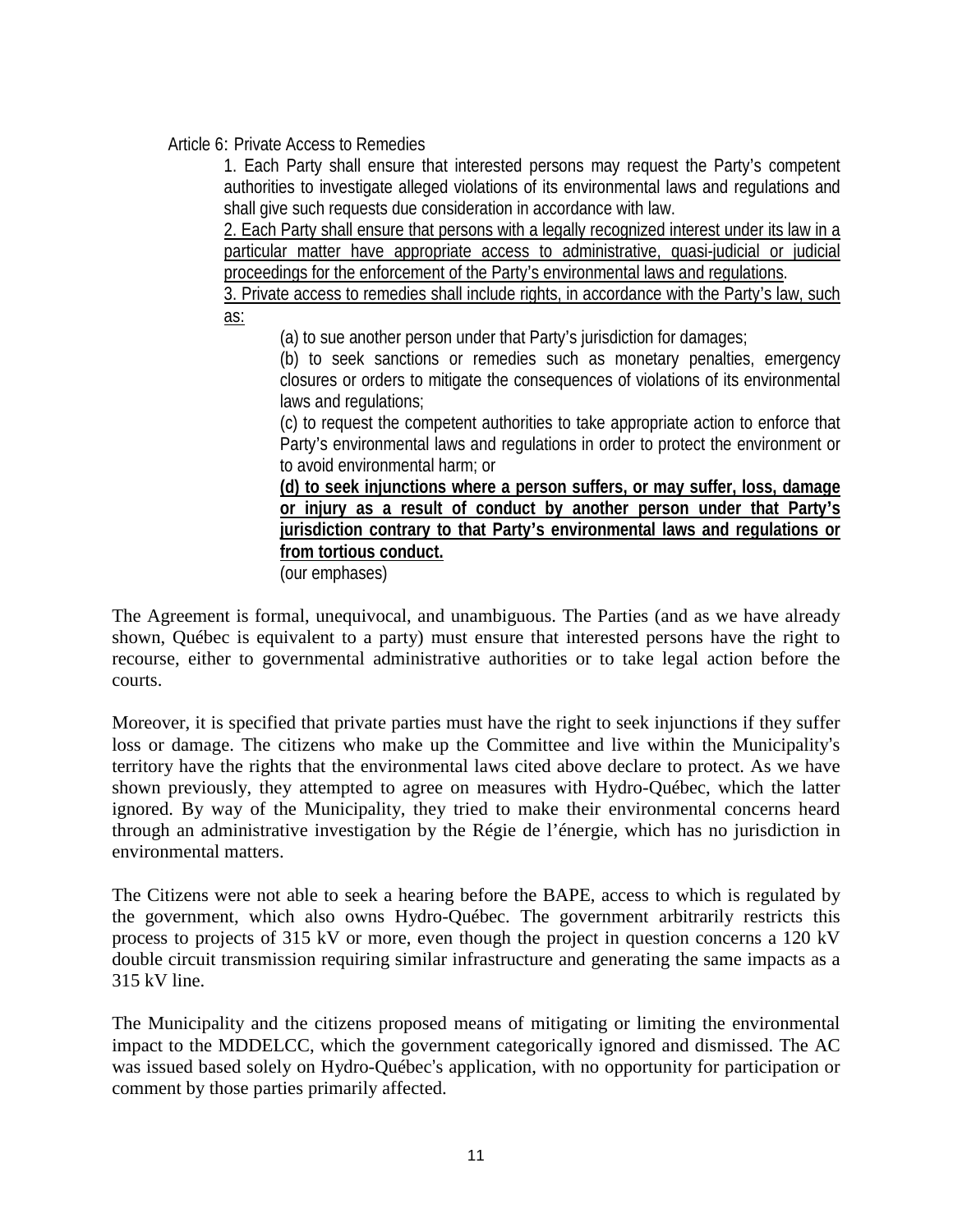Finally, they were excluded and prevented from exercising legal recourse, since Québec law grants Hydro-Québec absolute immunity from injunction or application for judicial review. The courts strictly applied this immunity, removing all access to recourse from any Québec citizen wishing to make their rights and environmental concerns heard.

We respectfully submit that by maintaining this absolute immunity, Québec breached and failed to meet its commitments under the Agreement.

## **VI. Requirements under article 14 of NAAEC**

In order to clarify how this submission on enforcement matters meets the criteria of article 15 [sic] of NAAEC, the Committee submits the following:

- This submission on enforcement matters aims to ensure that Québec and other Canadian provinces comply with the Agreement by maintaining and keeping their commitments under articles 3 and 6, namely, to ensure high levels of environmental protection and to improve environmental laws and regulations, all of which are objectives of the Agreement. A review of this submission will promote the objectives of the Agreement by, among other things, creating awareness of the exclusionary measures that make projects to construct electricity transmission lines immune from all citizen recourse and participation. Additionally, by reviewing Québec's legislative framework, the Commission for Environmental Cooperation will have an opportunity to ensure that it meets international criteria for transparency, accessibility, and citizen participation – values shared by most Quebecers.
- The situation has been brought to the attention of the relevant Québec authorities by means cited previously, namely:
	- Correspondence and written submissions in August 2017.
	- Notice of the legal claim and arguments before the Superior Court in December 2018 and January 2018.
	- As previously shown, the Québec government's response was to ignore written and verbal submissions made by the Municipality (as well as by members of the Committee who reside there) and to vigorously contest the legal proceedings.
- The construction of electricity transmission lines will continue and increase in Québec, since they form part of Québec's strategic economic plan. It is therefore in the interest of future generations that the substantive and procedural guarantees stated in the Agreement be affirmed.
- The Committee hereby states that this submission is aimed at promoting the enforcement of the law and the Agreement and not at harassing Hydro-Québec or the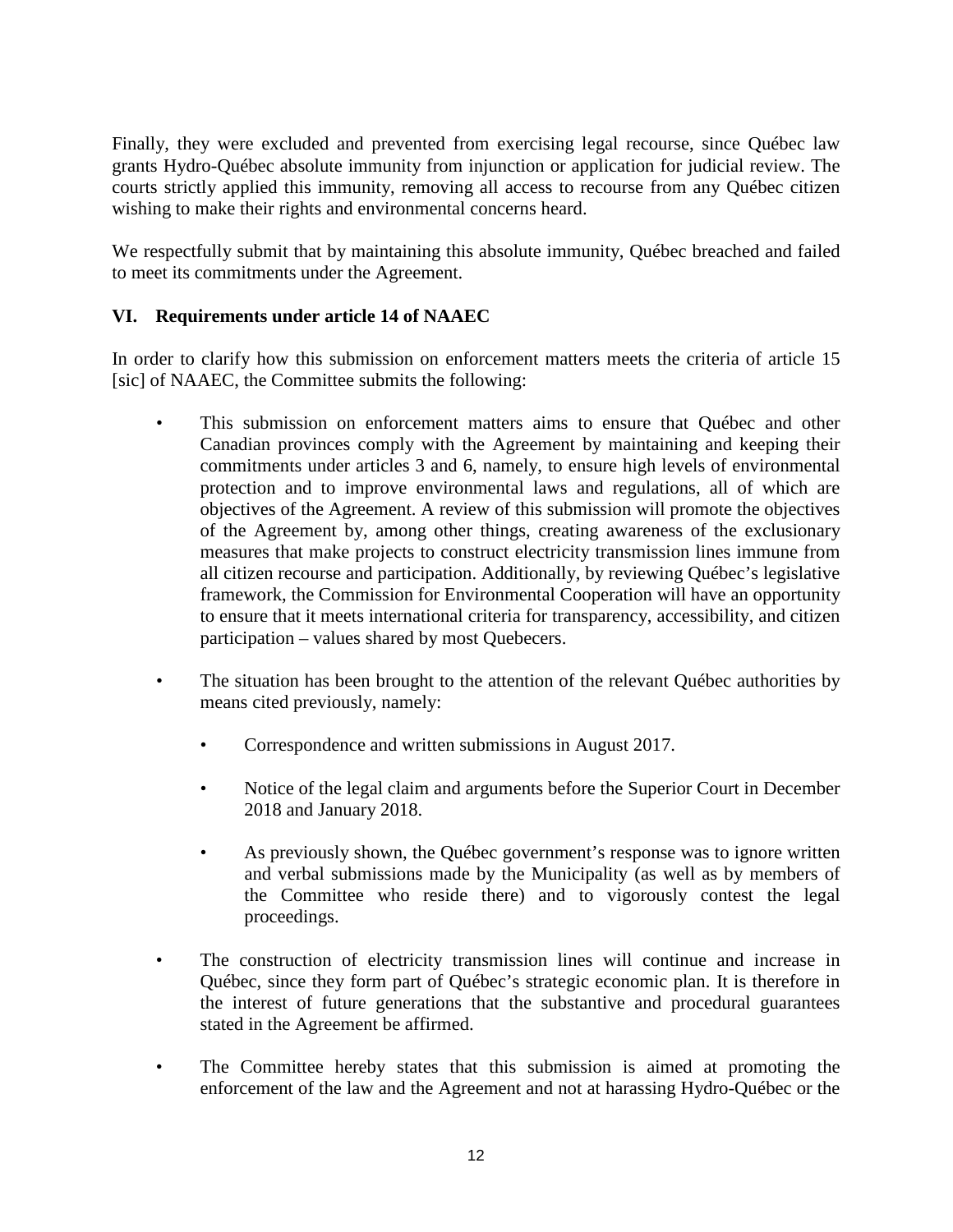electricity generation or transmission industry. As stated previously, its participation and even its legal actions have promoted the public interest so that the MDDELCC would consider burying a portion of the high-voltage line in order to reduce or mitigate the environmental impact. The Committee gains nothing by harassing Hydro-Québec because all Québec citizens depend on it for their needs and are proud of its technical prowess. However, having no domestic forum for addressing its grievances, it has no choice but to turn to this supranational body.

- The Committee is made up entirely of Québec citizens.
- The harm suffered by the members of the Committee has been set forth in this submission. To clarify, we repeat that this consists of:
	- Loss of their landscape through logging and the construction of pylons, where the *EQA* defines the environment as the air, soil, water, and trees, and the Laurentians region has had a landscape protection charter ratified by 150 organizations since 2004.
	- Failure to enforce the criteria set out in the *Sustainable Development Act* in approving a project, with no reasoning or explanation from the authorities.
	- Repeated and significant sediment flows into streams and lakes adjacent to major logging and access road construction sites for future pylons 49 to 57. The lack of mitigation measures in a steep and sensitive area to prevent sediment releases affecting Trois-Frères and Massie lakes (brown and cloudy water). The necessary mitigation measures were not required in the environmental authorization certificate, though they were part of the recommendations made by the Municipality and the citizens (Lac Trois-Frères sector, April 2017).
	- Subsequent to the observation (by HQ, the Municipality, and an environment ministry inspector) of sediments in the brook adjacent to the site of pylon 56, Hydro-Québec installed mitigation measures. HQ stated, however, that it took no responsibility for the release. Mitigation measures were thus taken at the site of pylon 56. However, following subsequent sedimentation episodes and an inspection by the environment ministry, it was observed that further mitigation measures were necessary over the entire worksite.
	- Noise, dust, and obstructions during the logging and construction periods.
	- Anticipated loss of property values in the vacation-home sector due to the presence of pylons; possible harms to health of future generations from electrical and magnetic fields.
- We have established the issues for which the Committee feels the Commission should examine this situation, namely: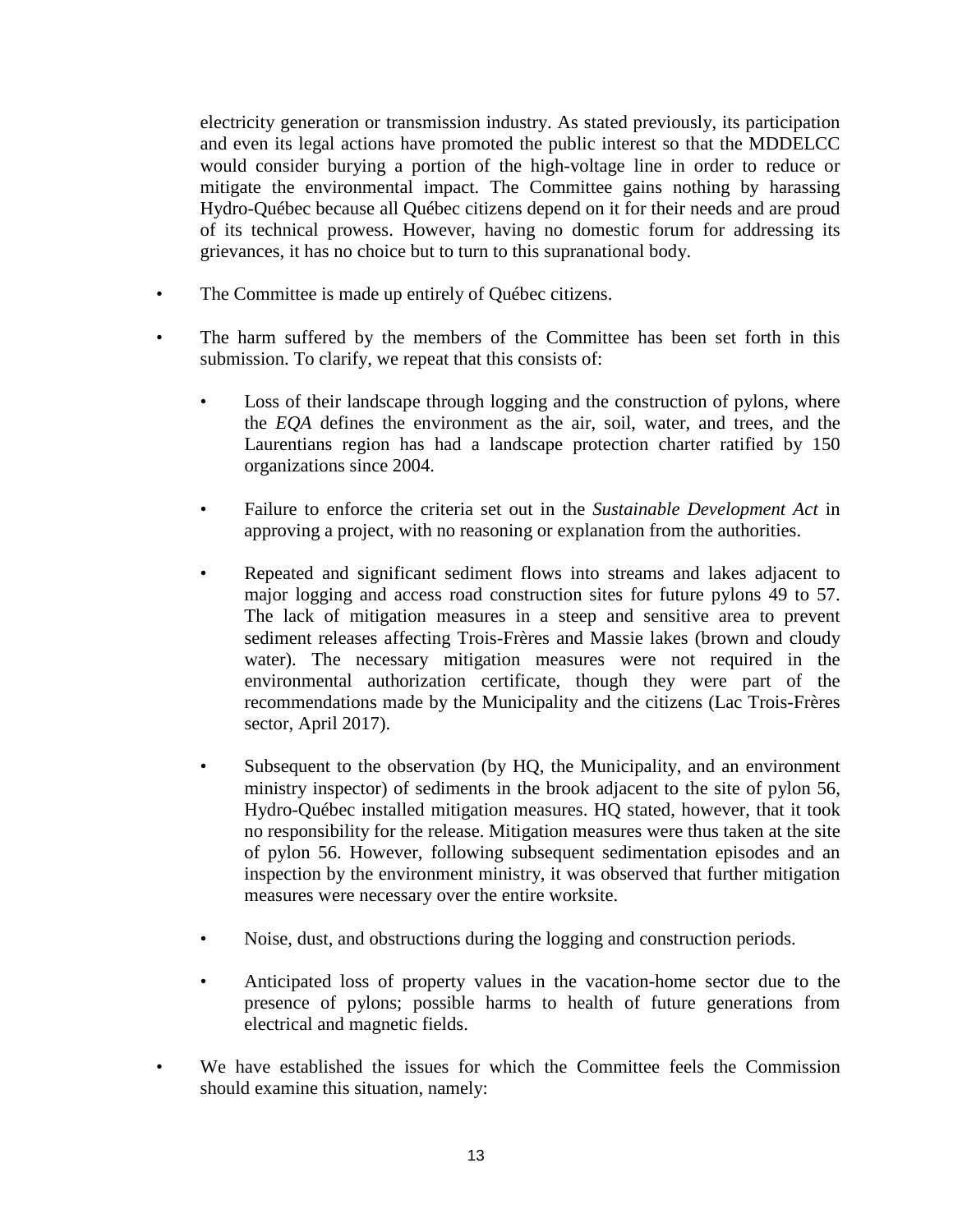- Regarding article 6 of the Agreement, the complete denial of access to remedies with respect to the execution of hydroelectric projects due to Hydro-Québec's absolute immunity.

- Regarding article 3 of the Agreement, examination of whether Québec's continued failure to list the monarch butterfly (*Danaus plexippus*) breaches its commitments.

- Finally, to establish whether Québec's legislative and regulatory framework surrounding environmental impact assessments complies with articles 2 and 3 of the Agreement.

- As shown, the Municipality attempted multiple means of addressing both the administration and the courts, which were met with categorical denials by these bodies. It is therefore submitted that private remedies have been pursued and exhausted.
- The submitted information is verifiable and true.

Presented respectfully on December 7, 2018.

\_\_\_\_\_\_\_\_\_\_\_\_\_\_\_\_\_\_\_\_\_\_\_\_\_\_\_\_\_\_\_\_\_\_

#### **SEMPERLEX AVOCATS** *s.e.n.c.r.l.*

Me Felipe Morales Counsel for the Committee presenting the Submission 204 Rue Saint-Sacrement, #300 Montréal QC H2Y 1W8 Tel.: 514-373-2058, ext. 2 Fax: 514-819-8806 [fmorales@semperlex.ca](mailto:fmorales@semperlex.ca)